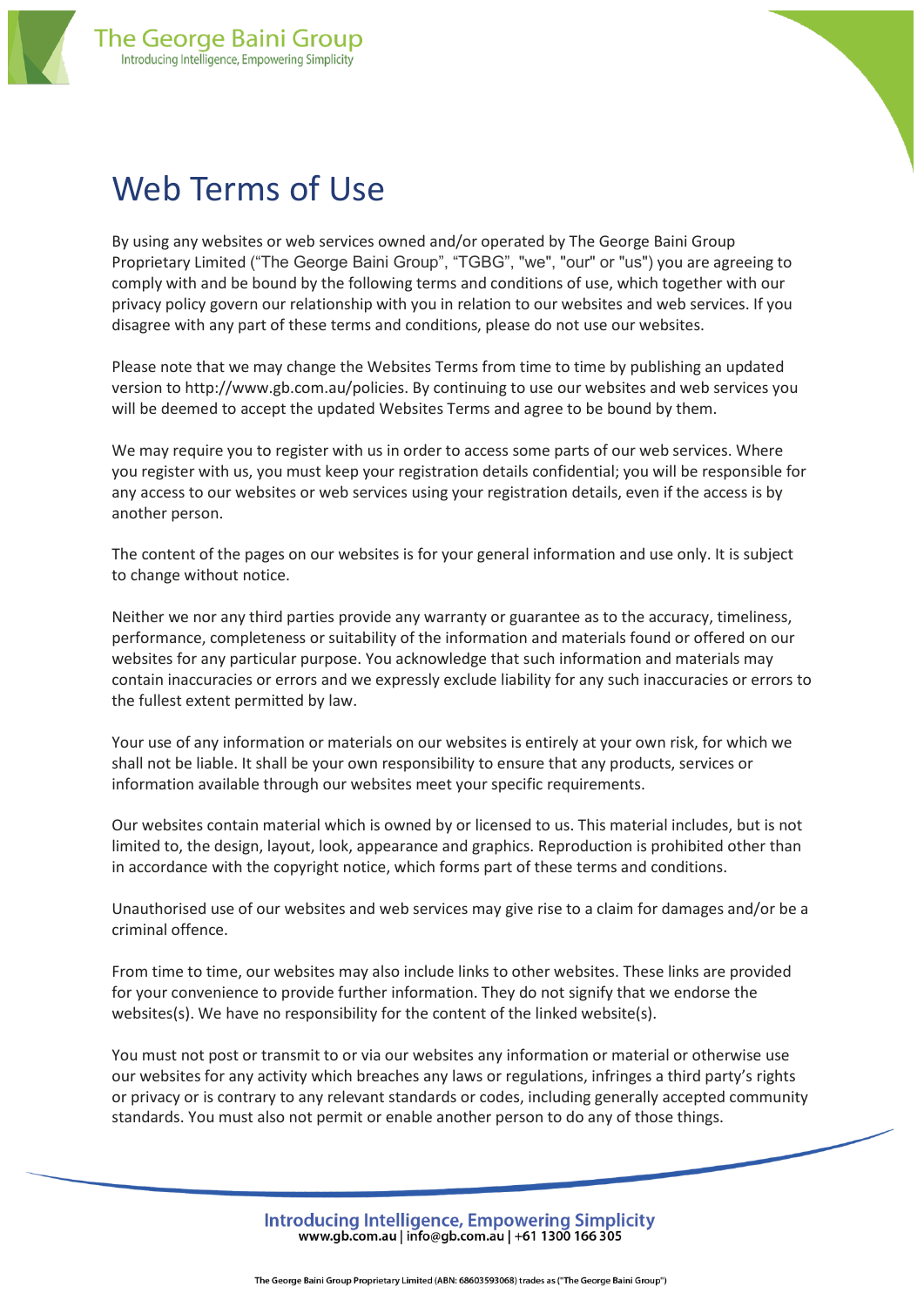

You must not transmit to or via our websites any virus or other information or material or otherwise use our websites in a way which: tampers with, hinders the operation of or makes unauthorised modifications to our websites; inhibits any other user from using our websites; defames, harasses, threatens, menaces or offends any person; or contains obscene, indecent, inflammatory or pornographic material or material that could give rise to civil or criminal proceedings. You must also not permit or enable another person to do any of those things.

We may suspend or terminate your access to all or any part of our websites and web services at any time, if you breach these Websites Terms in our reasonable opinion.

This section applies if you submit, post, transmit or otherwise make any material available via our websites ("your content").

Where you do so, you grant to us, a non-exclusive, irrevocable, perpetual, worldwide, royalty-free, transferable licence to use, reproduce, modify, adapt, publish or communicate to the public your content for the reasonable purposes of our business, and the right to sub-license those rights to others. You also consent to any act or omission that would otherwise infringe any of your rights (including your moral rights) in your content.

You warrant that you have the right to grant the above licence, that our exercise of the licence rights above will not infringe the intellectual property rights of any person, and that the content is not defamatory and does not breach any law.

We may monitor or review your content, but we are not obliged to do so. We may also alter or remove any of your content at any time, including to ensure the operational integrity of our services.

In particular, although we use reasonable care and skill in providing our websites, we cannot promise that our websites will be continuously available or virus or fault free.

We are not liable for any loss or damage to the extent that it is caused by you.

To the maximum extent permitted by law, we exclude any liability to you that may otherwise arise as a result from your use of our websites in connection with any business purpose.

If we are not entitled by law to exclude liability arising from breach of a statutory duty or other legislation, then to the extent we are permitted to do so we limit that liability to resupply of the services, information or links and associated services, as the case may be.

You are liable to us for breach of the Websites Terms or negligence under the principles applied by the courts.

If there is an inconsistency between these terms of use and any other terms displayed on individual pages of our websites ("other terms"), the other terms will govern to the extent of the inconsistency.

> Introducing Intelligence, Empowering Simplicity www.gb.com.au | info@gb.com.au | +61 1300 166 305